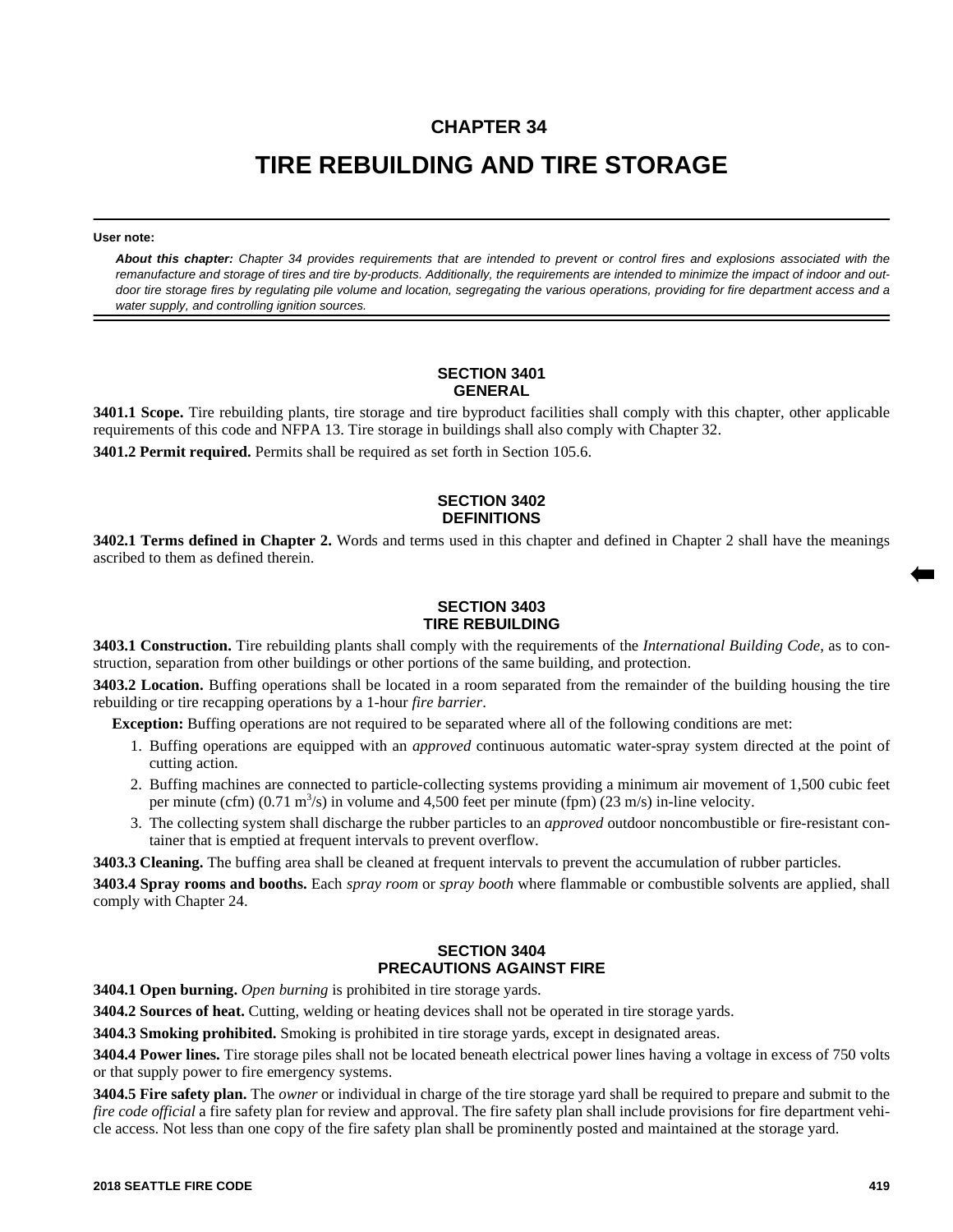**3404.6 Telephone number.** The telephone number of the fire department and location of the nearest telephone shall be posted conspicuously in attended locations.

## **SECTION 3405 OUTDOOR STORAGE**

**3405.1 Individual piles.** Tire storage shall be restricted to individual piles not exceeding  $5,000$  square feet  $(464.5 \text{ m}^2)$  of continuous area. Piles shall not exceed 50,000 cubic feet (1416 m<sup>3</sup>) in volume or 10 feet (3048 mm) in height.

**3405.2 Separation of piles.** Individual tire storage piles shall be separated from other piles by a clear space of not less than 40 feet (12 192 mm).

**3405.3 Distance between piles of other stored products.** Tire storage piles shall be separated by a clear space of not less than 40 feet (12 192 mm) from piles of other stored product.

**[S] 3405.4 Distance from lot lines and buildings.** Tire storage piles in excess of 500 tires shall be located not less than 50 feet (15 240 mm) from *lot lines* and buildings. Tire storage piles with 500 tires or less shall be located at least 10 ft. from property lines and buildings.

**Exception:** Tire storage piles with 500 tires or less are permitted to be within 3 ft. of property lines and buildings for storage not exceeding 6 ft. in height.

**3405.5 Fire breaks.** Storage yards shall be maintained free from combustible ground vegetation for a distance of 40 feet (12 192 mm) from the stored material to grass and weeds; and for a distance of 100 feet (30 480 mm) from the stored product to brush and forested areas.

**3405.6 Volume more than 150,000 cubic feet.** Where the bulk volume of stored product is more than 150,000 cubic feet (4248 m<sup>3</sup>), storage arrangement shall be in accordance with the following:

- 1. Individual storage piles shall comply with size and separation requirements in Sections 3405.1 through 3405.5.
- 2. Adjacent storage piles shall be considered to be a group, and the aggregate volume of storage piles in a group shall not exceed  $150,000$  cubic feet (4248 m<sup>3</sup>).

Separation between groups shall be not less than 75 feet (22 860 mm) wide.

**3405.7 Location of storage.** Outdoor waste tire storage shall not be located under bridges, elevated trestles, elevated roadways or elevated railroads.

#### **SECTION 3406 FIRE DEPARTMENT ACCESS**

**3406.1 Required access.** New tire storage yards shall be provided with fire apparatus access roads in accordance with Section 503 and Section 3406.2. Existing tire storage yards shall be provided with fire apparatus access roads where required in Chapter 11.

**3406.2 Location.** Fire apparatus access roads shall be located within all pile clearances identified in Section 3405.4 and within all fire breaks required in Section 3405.5. Access roadways shall be within 150 feet (45 720 mm) of any point in the storage yard where storage piles are located, not less than 20 feet (6096 mm) from any storage pile.

# **SECTION 3407 FENCING**

**3407.1 Where required.** Where the bulk volume of stored material is more than  $20,000$  cubic feet  $(566 \text{ m}^3)$ , a firmly anchored fence or other *approved* method of security that controls unauthorized access to the storage yard shall surround the storage yard.

**3407.2 Construction.** The fence shall be constructed of *approved* materials and shall be not less than 6 feet (1829 mm) high and provided with gates not less than 20 feet (6096 mm) wide.

**3407.3 Locking.** Gates to the storage yard shall be locked when the storage yard is not staffed.

**3407.4 Unobstructed.** Gateways shall be kept clear of obstructions and be fully openable at all times.

### **SECTION 3408 FIRE PROTECTION**

**3408.1 Water supply.** A public or private fire protection water supply shall be provided in accordance with Section 508. The water supply shall be arranged such that any part of the storage yard can be reached by using not more than 500 feet (152 m) of hose.